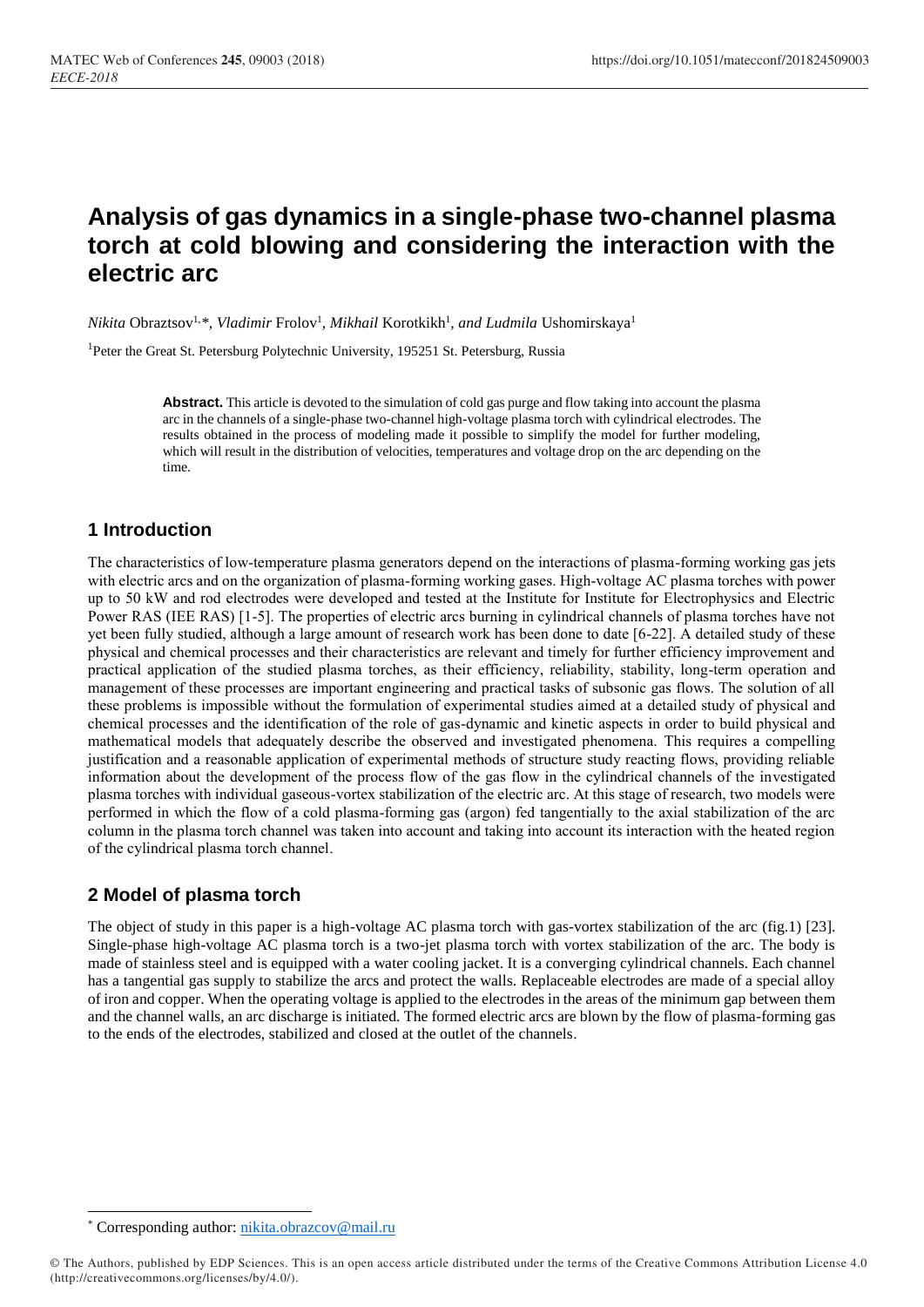

**Fig. 1.** High-voltage AC plasma torch with rod electrodes: 1-housing, 2-electrode, 3-channels





In Comsol, the geometry of the internal cavity of the plasma torch presented in Fig.2. The laminar flow module was used to model the flow. Basic equations of the stationary mathematical model in Comsol Multiphysics: Momentum equation:

$$
\rho(\boldsymbol{v}\nabla)\boldsymbol{v} = \boldsymbol{F} + \nabla[-\rho I + \mu(\nabla \boldsymbol{v} + (\nabla \boldsymbol{v})^T)],
$$
\n(1)

where  $\mathbf{F}$  – forces acting on the plasma flow;  $\mathbf{v}$  – plasma velocity vector; I – identity matrix; ;  $\rho$  – temperature-dependent plasma density;  $\mu$  – temperature-dependent plasma viscosity.

Continuity equation:

 $\nabla(\rho \mathbf{v}) = 0$  (2)

Argon gas is supplied tangentially at a speed of 20 m/s through the side inputs. Supply gas temperature 273 K. At gas velocities below 20 m/s, it is obvious that the Mach number is less than 0.3 and the gas is incompressible. The Reynolds number does not exceed 2000 and the regime is laminar. Gravity and buoyancy force are not allowed for. The pressure and viscous dissipation force are neglected. On the walls of the plasma torch, non-flow conditions were set. At the boundaries of the lower cylinder, the atmospheric pressure condition is set. For the model with a burning arc, the temperature distribution shown in Fig.3.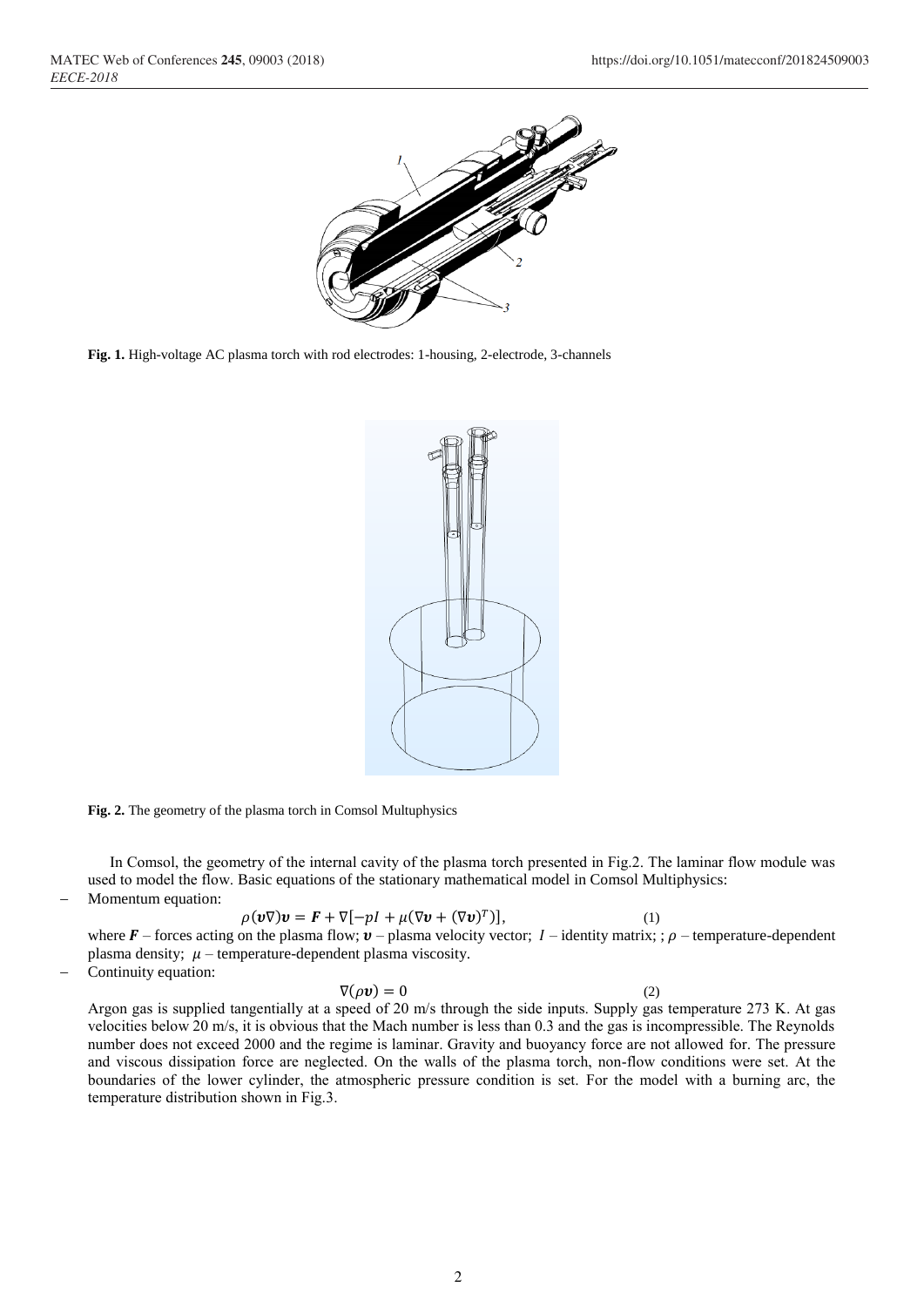

**Fig. 3.** The temperature distribution in the channels of the plasma torch

A stationary problem is considered, and we use Algebraic Multigrid Solver to solve it. To improve the convergence of the problem it is solved in several stages. The solution of the previous problem is used as initial conditions at the subsequent step. At the first stage we use an inconsistent stabilization with tuning parameter 0.5 and pseudo time stepping. Then the tuning parameter is reduced by 10 times. Then the stabilization is eliminated and at the last stage the pseudo time stepping is cancelled. The grid consists of 120,000 elements. The average calculation time of the model with all steps is about 3 hours.

### **3. Results**

As a result of the modeling the velocity distributions in the channels of the plasma torch at argon flow at a temperature of 273 K and with regard to the temperature field (see Fig.3) were obtained. Fig.4 presents the current lines for two cases and it suggests the similar nature of the flows. An axis from the center of the electrode end face to the center of the channel outlet was chosen. The velocity distributions are shown in Fig.6 and Fig.7. From analysis of these relationships, it is clear that the flow patterns are similar. Return flows can be observed at the electrodes, in case of the burning arc the return flow is greater by 1 m/s as compared to the cold purge, which is regular. The main contribution to the current is made by a z-axis velocity component.

Given that the plasma torch has a cooling jacket and the gas cools the walls and the electrode it was proposed to consider the XY cross section 10mm above the electrode end. Fig.5 shows distributions of the velocity module in this cross section. At this distance the arc has no effect on the gas flow.



**Fig. 4.** Current lines (speed module). Cold purge on the left, with arc on the right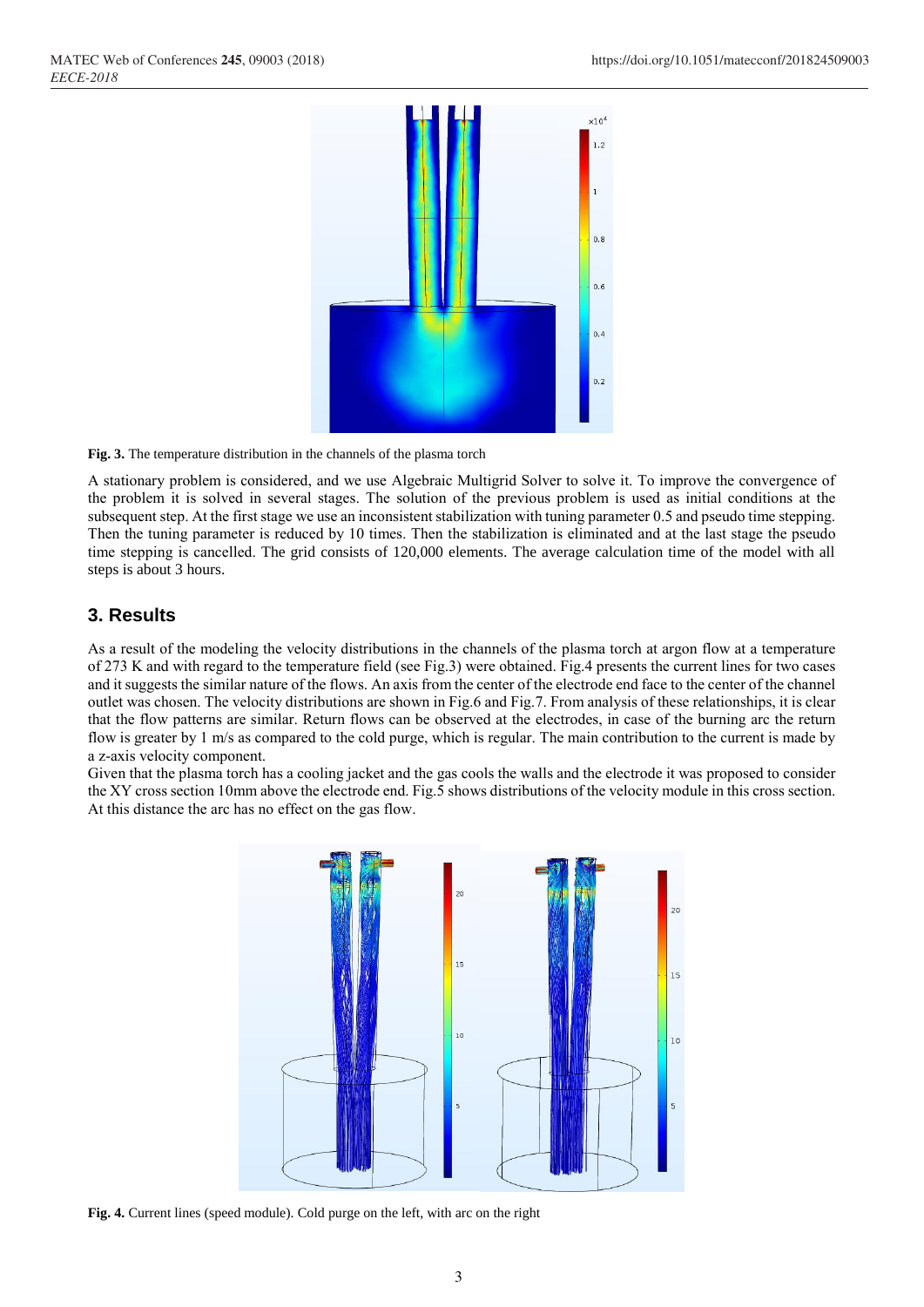

**Fig. 5.** Distribution of velocity module in XY cross section 10 mm above the end of the electrode. Cold purge on the left, with arc on the right







**Fig. 7.** Velocity distribution from the end of the electrode along the axis of the channel of the plasma torch. (Including arc)